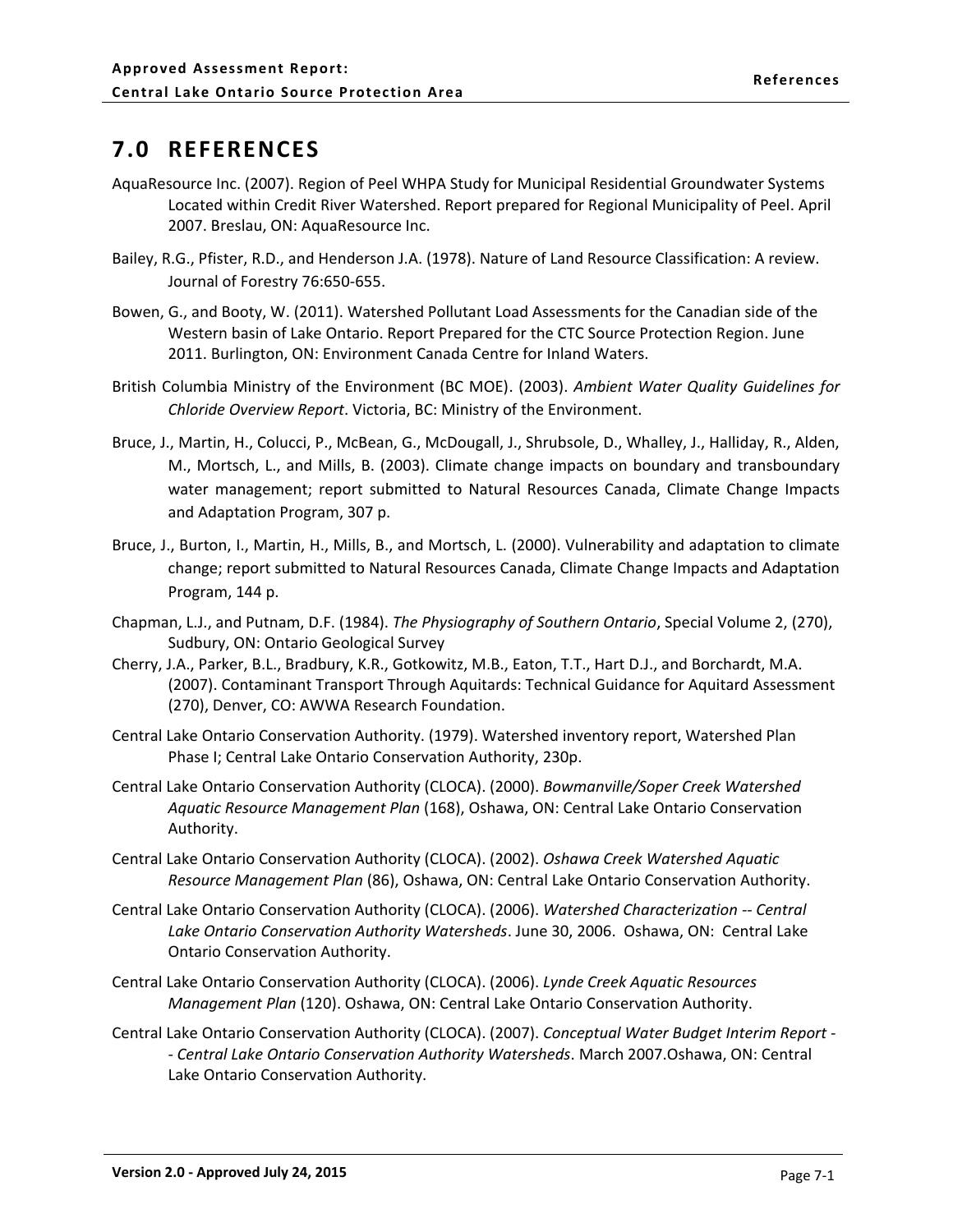- Central Lake Ontario Conservation Authority (CLOCA). (2008). *Aquatic Resource Management Plan for the Black, Harmony and Farewell Creek Watersheds (*96). Oshawa, ON: Central Lake Ontario Conservation Authority.
- Central Lake Ontario Conservation Authority (CLOCA). (2009). *Tier 1 – Water Budget Report -- Central Lake Ontario Conservation Authority Watersheds*. February 2009. Oshawa, ON: Central Lake Ontario Conservation Authority.
- Central Lake Ontario Conservation Authority (CLOCA). (2009). *Aquatic Monitoring Program, 2009 to 2013*. (Report No: 2011-03MR). Oshawa, ON: Central Lake Ontario Conservation Authority.
- Central Lake Ontario Conservation Authority (CLOCA), and Ontario Ministry of Natural Resources (MNR). (2007). *Central Lake Ontario Fisheries Management Plan: Encompassing the Watersheds of Lynde Creek, Oshawa Creek, Black/Harmony/Farewell Creek and Bowmanville/Soper Creek* (498). July 2007 Draft. Oshawa, ON: Central Lake Ontario Conservation Authority.
- Canadian Environmental Sustainability Indicators (CESI). (2007). Appendix 1: The water quality guidelines used in each jurisdiction. In *Freshwater Quality Data Sources and Methods* (28). Ottawa, ON: Environment Canada, Statistics Canada, and Health Canada.
- Chiotti, Q., and Lavender, B. (2008). Ontario. In D.S. Lemmen, F.J.Warren, J. Lacroix and E. Bush (Eds.) *From Impacts to Adaptation: Canada in a Changing Climate 2007* (227-274). Ottawa, ON: Government of Canada.
- Canadian Council of the Ministers of the Environment (CCME). (2003). Canadian Water Quality Guidelines for the Protection of Aquatic Life of the Nitrate Ion. In Canadian Environmental Quality Guidelines, 2003. Winnipeg, MB: Canadian Council of Ministers of the Environment.
- Cunderlink, J., and Simonovic, S. (2005). Hydrological wxtremes in a southwestern Ontario river basin under future climate conditions. *Hydrological Science Journal*, 50(4): 631-654.
- de Loë, R.C., and Berg, A. (2006). Mainstreaming climate change in drinking water source protection in Ontario; report prepared for Pollution Probe and the Canadian Water Resource Association (Ontario Branch), Ottawa, Ontario, 51 p.
- de Loë, R., Kreutzwiser, R., and Moraru, L. (2001). Adaptation options for the near term: climate change and the Canadian water sector. *Global Environmental Change,* 11(3): 231-245.
- Dewey, R. (2013). Spill Scenario Modelling for Lake Ontario Intakes September 2013. In Support of Assessment Report for Central Lake Ontario Conservation Authority (CLOCA) And Assessment Report for the Ganaraska Region Conservation Authority (GRCA) Source Water Protection Area (SPA) Under Ontario's Clean Water Act. Toronto, ON: Modelling Surface Water Ltd.
- Dewey, R. (2011). Modeling Results for Lake Ontario Collaborative Ontario Spill Scenarios Analysis. Toronto, ON: Modelling Surface Water Ltd.
- Dreimanis, A., and Karrow, P.F. (1972). Glacial History of the Great Lakes-St. Lawrence Region: the classification of the Wisconsin(an) Stage, and its correlatives.  $24<sup>th</sup>$  International Geological Congress, Section 12, p. 5-15.
- Durham Region. (2005). Water Treatment Plant Reports. Whitby, ON: Regional Municipality of Durham.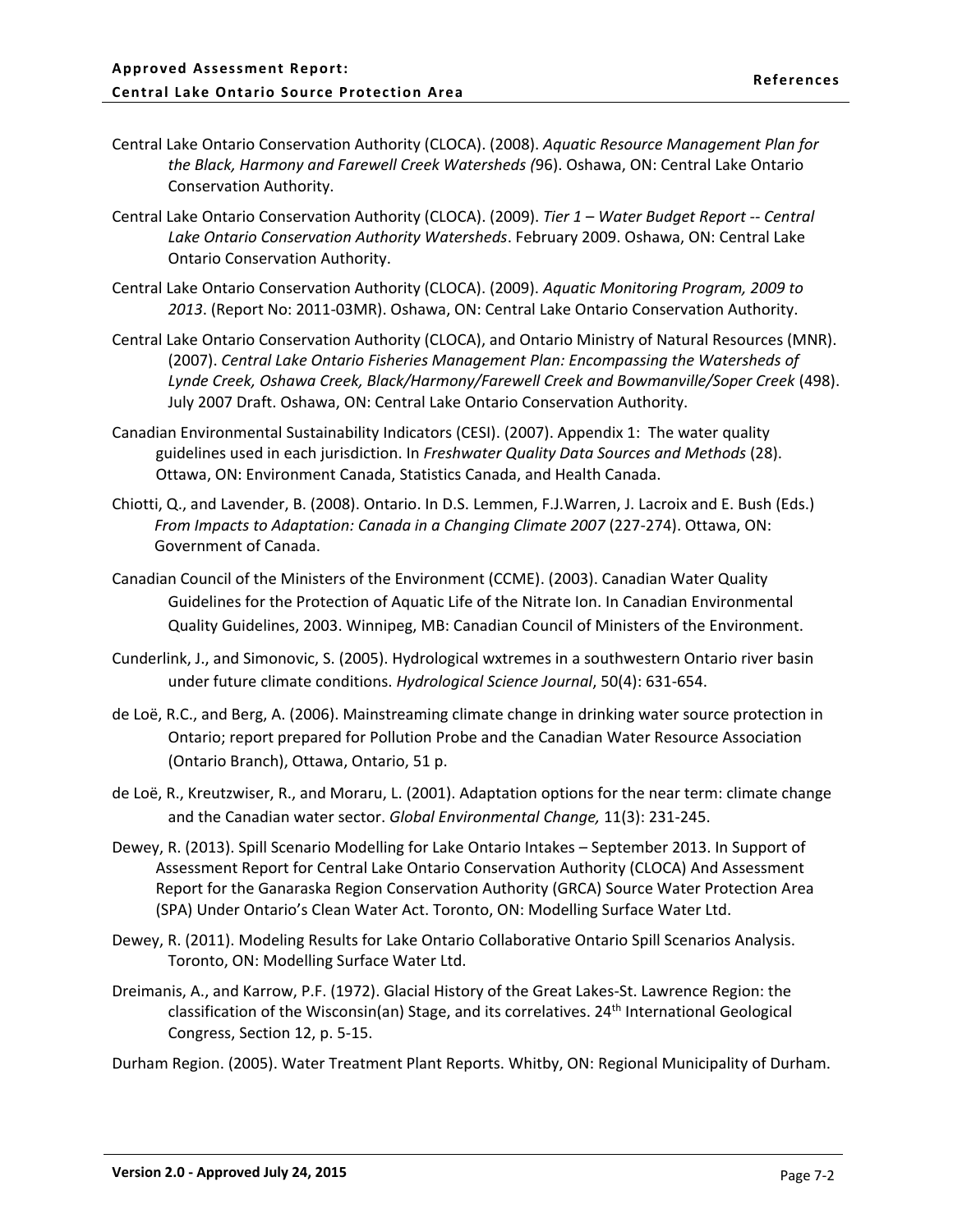- Durham Region. (2010). 2004-2009 Annual Drinking Water Quality Reports. Whitby, ON: Regional Municipality of Durham.
- Earthfx Incorporated. (2004). Groundwater modelling of the Oak Ridges Moraine and TRCA watersheds prepared for the York Peel Durham Toronto groundwater management strategy study and Toronto and Region Conservation Authority; unpublished report, Earthfx Incorporated, 208p. December.
- Earthfx Inc. (2007). *Wellhead Protection Area Study for Municipal Residential Groundwater Systems*  Located within the Toronto and Region Conservation Authority Watersheds – Caledon East Wells *2, 3 and 4 and Palgrave Wells 2 and 3*. Prepared for the Regional Municipality of Peel. October 17, 2007. Toronto, ON: Earthfx Inc.
- Earthfx Inc. (2013a). *Tier 3 Water Budget and Local Area Risk Assessment for the Region of York Municipal Systems.* Draft Report issued November 2013. Toronto, ON: Earthfx Inc.
- Edge, T.A., et al. (2008). Progress Report on Investigation of Waterborne Pathogens Occurrence in Source Water of Lake Ontario Drinking Water Treatment Plants near the Credit River (2007 – 2008).
- Ely, D.M. (2006). Analysis of sensitivity of simulated recharge to selected parameters for seven watersheds modeled using the precipitation-run-off modeling system: USGS Scientific Investigations Report 2006-5041, 21p.
- Environment Canada. (2004). *How Much Habitat is Enough? A Framework for Guiding Habitat Rehabilitation in Great Lakes Areas of Concern*. Second Edition. Ottawa, ON: Minister of Public Works and Government Services Canada.
- Environmental Commissioner of Ontario (ECO). (2004). Altering the Nitrogen Cycle: Massive Human Intervention in Nature. *Choosing our Legacy, ECO Annual Report, 2003-04 (*186-191). Toronto, ON: The Queen's Printer for Ontario.
- Eyles, N.E. (1987). Late Pleistocene depositional systems of Metropolitan Toronto and their engineering and glacial geological significance. *Canadian Journal of Earth Sciences*, 24, 1009-1021
- Eyles, N.E. (1997). Environmental Geology of a Supercity: The Greater Toronto Area. In N. Eyles (Ed.) *Environmental Geology of Urban Areas* (7-80). St. John's, NL: Geological Association of Canada.
- Eyles, N. 2002. Ontario rocks: three billion years of environmental change. Fitzhenry and Whiteside, Markham, Ontario.
- Fisheries and Oceans Canada (2005). Fish Habitat Fact Sheet #T-6 (2005): Fish Habitat & Determining

the High Water Mark on Lakes. Available at<https://www.dfo-mpo.gc.ca/>

- Funk, G.F. (1977). Geology and water resources of the Bowmanville, Soper and Wilmot Creek, IHD representative drainage basin. In Water Resources Report 9a (113). Toronto, ON: Ontario Ministry of Environment.
- Gerber, R.E. 1999. Hydrogeologic behaviour of the Northern till aquitard near Toronto, Ontario. Ph.D. thesis, University of Toronto, 172p.
- Gerber, R.E., and Howard, K.W.F. (1996). Evidence for recent groundwater flow through Late Wisconsinan till near Toronto, Ontario. *Canadian Geotechnical Journal*, 33, 538-555.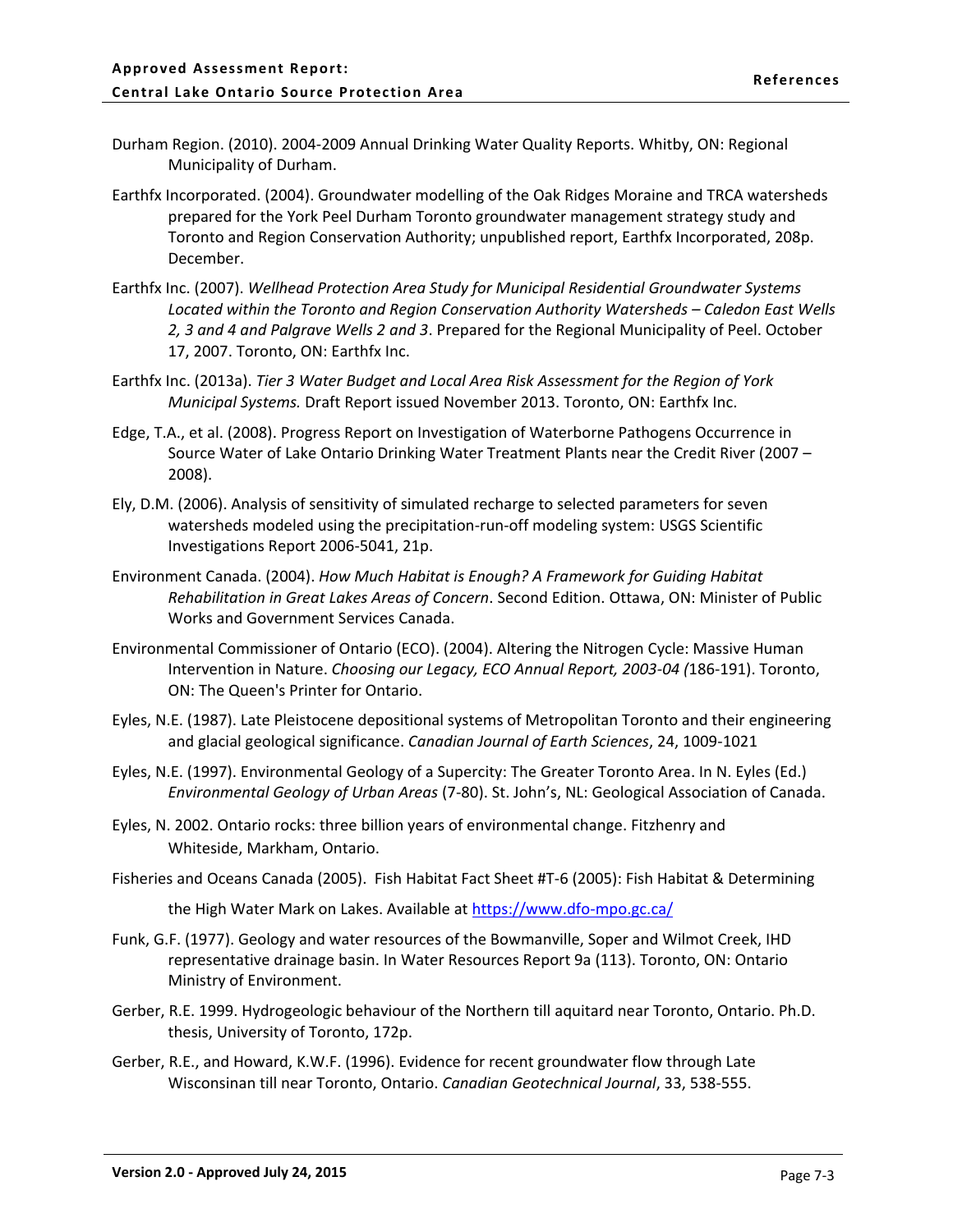- Gerber, R.E., Boyce, J.I., and Howard, K.W.F. (2001). Evaluation of Heterogeneity and field-scale groundwater flow regime in a leaky till aquitard. *Hydrogeology Journal*, 9(1), 60-78.
- Gerber, R.E., and Howard., K.W.F. (2002). Hydrogeology of the Oak Ridges Moraine aquifer system: implications for protection and management from the Duffins Creek watershed. *Canadian Journal of Earth Sciences*, 39, 1333-1348.
- Griffiths, R.W. (1999). BioMAP: Bioassessment of water quality for southern Ontario watercourses. Niagara on the Lake, ON: Niagara College.
- Hann, R. (1972). Fundamental aspects of water quality management. Lancaster, PA: Technomic Publishing.
- Howard, K.W.F. and Beck, P. (1986). Hydrochemical interpretation of groundwater flow systems in Quaternary sediments in southern Ontario. *Canadian Journal of Earth Sciences*, 23, 938-947.
- Ivey, J. (2001), Potential effects of climate change induced low water levels on rural communities in the upper Credit River watershed. University of Guelph, Guelph, Ontario, Department of Geography, Rural Water Management Group, 30p.
- Jenkins, R.E., and Burkhead, N.M. (1993). Freshwater fishes of Virginia. Bethesda, MD: American Fisheries Society.
- Jones, C., Somers, K. M., Craig, B., and Reynoldson, T. B. (2005). Ontario Benthos Biomonitoring Network Protocol Manual, Version 1.0. December 2005. Toronto, ON: Ontario Ministry of Environment.
- Jones, N.E., and Chu, C. (2007). Instruction Manual for Stream Temperature Analysis Tool and Exchange (STATE). Peterborough, ON: Trent University.
- Karrow, P.F. (1967). Pleistocene geology of the Scarborough area. In Geological Report 46 (108). Sudbury, ON: Ontario Department of Mines.
- Karrow, P.F. (1989). Quaternary geology of the Great Lakes subregion. In Chapter 4, Quaternary Geology of Canada and Greenland. Edited by J.O. Wheeler, Geological Survey of Canada, Geology of Canada, v. 1, pp. 326-350.
- Kassenaar, J.D.C., and Wexler, E.J. (2006). Groundwater Modelling of the Oak Ridges Moraine Area. YPDT-CAMC Technical Report #01-06. Available at [https://www.oakridgeswater.ca.](http://www.ypdt-camc.ca/)
- Kling, G.W., Hayhoe, K., Johnson, L.B., Magnuson, J.J., Polasky, S., Robinson, S.K., Shuter, B.J., Wander, M.M., Wuebbles, D.J., Zak, D.R., Lindroth, R.L., Moser, S.C., and Wilson, M.L. (2003). Confronting climate change in the Great Lakes Region: impacts on our communities an decosystems; Union of Concerned Scientists, Cambridge, Massachusetts, and Ecological Society of America, Washington, DC, 93 p.
- Lee, H., Bakowsky, W., Riley, J., Bowles, J., Puddister, M., Uhlig, P., and McMurray, S. (1998). Ecological Land Classification for Southern Ontario: First Approximation and its Application. In SCSS Field Guide FG-02 (225). Peterborough, ON: Ontario Ministry of Natural Resources.
- Leavesley, G.H., Litchty, R.W., Troutman, B.M. and Saindon, L.G. (1983). Precipitation-Runoff Modeling System: User's Manual. Water Resources Investigations Report 83-4283. USGS. Denver Colorado.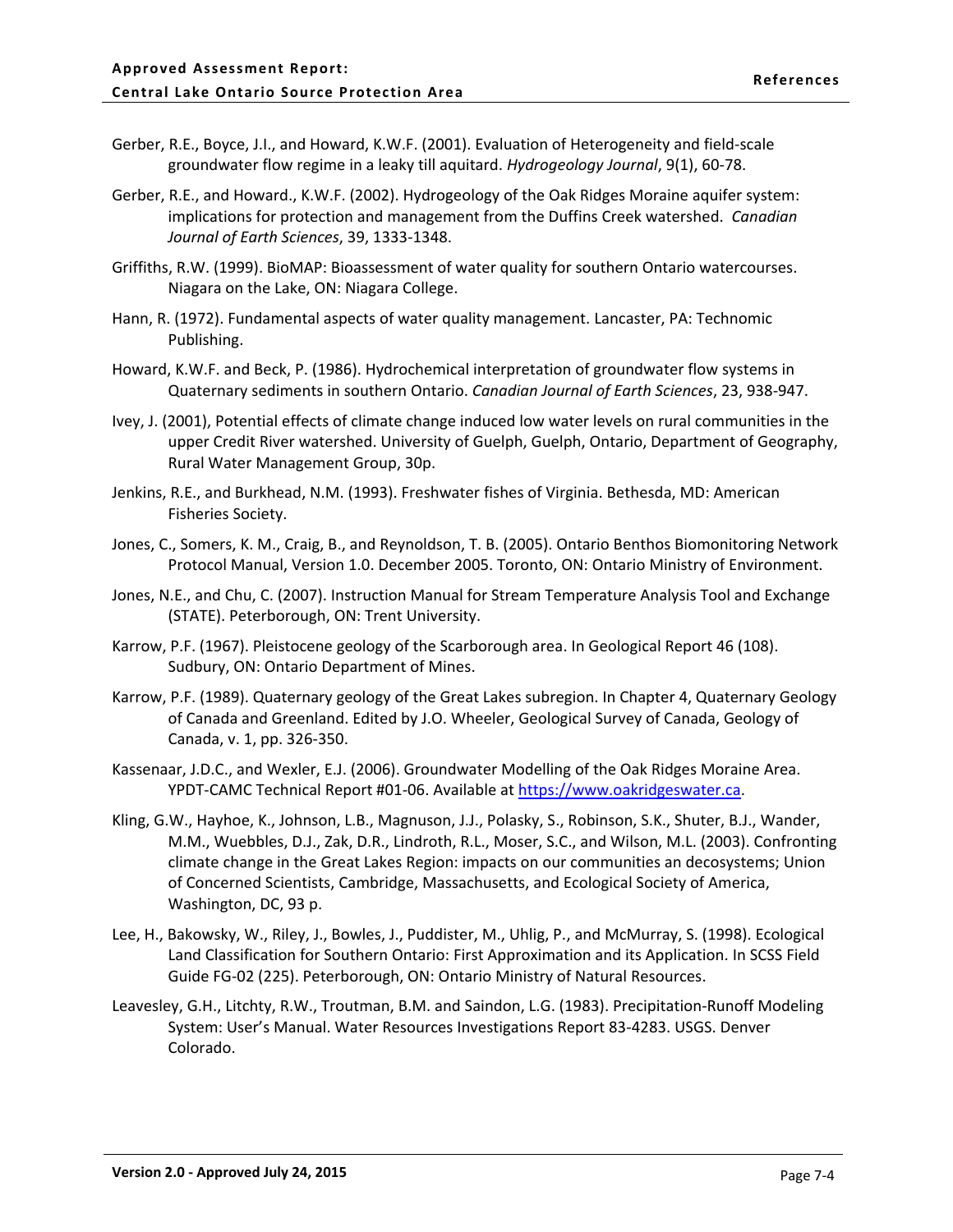- Lewis, M., Fox, R., and Fay., D. (1990). Great Lakes Water Levels Forecasts A Perspective From the Ontario Ministry of Natural Resources. Proceedings of the Great Lakes Water Level Forecasting and Statistics Symposium. Windsor, ON, May 1990.
- MacCrimmon, H. R., and Campbell, J. S. (1969). World distribution of brook trout, *Salvelinus fontinalis*. *Journal of the Fisheries Research Board of Canada*, 26, 1699-1725.
- McDonald, M.G. and A.W. Harbaugh. (1988). Chapter A1: A modular three-dimensional finite-difference ground-water flow model, Book 6 modelling techniques. Techniques of Water-Resources Investigations of the United States Geological Survey.
- Moyle, P.B., and Cech, J.J., Jr. (2000). Fishes: An Introduction to Ichthyology. Fourth Edition. Upper Saddle River, NJ: Prentice-Hall.
- Maxey, G.B. (1964). Hydrostratigraphic Units. *Journal of Hydrology*, 2, 124-129.
- Ministry of Environment. (2001). *Oak Ridges Moraine Conservation Act*. Available at https://www.ontario.ca/laws/statute/01o31.
- Ministry of Environment. (2002). *Safe Drinking Water Act*. Available at https://www.ontario.ca/laws/statute/02s32.
- Ministry of Environment (MOE). 2006. Drinking Water Quality Annual Report. Toronto, ON: Queen's Printer for Ontario.
- Ministry of the Environment (MOE). (2006). *Clean Water Act, Draft Guidance Modules*. October 2006. Available at http://www.ene.gov.on.ca/en/water/cleanwater/cwa-guidance.php.
- Ministry of the Environment (MOE). (2009). *Technical Rules: Assessment Report - Clean Water Act, 2006*. November 2009. Toronto, ON: Queen's Printer for Ontario.
- Ministry of Environment (MOE). (2007). *Canada – Ontario Agreement Respecting the Great Lakes Basin Ecosystem*. Available a[t http://www.ene.gov.on.ca/en/water/greatlakes/coa/index.php.](http://www.ene.gov.on.ca/en/water/greatlakes/coa/index.php)
- Ministry of the Environment (MOE). (2007). *Source Water Protection Draft Assessment Report*: *Guidance Module 7, Water Budgets and Water Quantity Risk Assessment*. Toronto, ON: Queen's Printer for Ontario.
- Ministry of the Environment (MOE). (2009). *Technical Rules: Assessment Report - Clean Water Act, 2006*. November 20, 2009.
- Ministry of Environment (MOE). (2010). Survey of the Occurrence of Pharmaceuticals and other Emerging Contaminants in Untreated Source and Finished Drinking Water in Ontario. PIBS 7269e.
- Ministry of Municipal Affairs and Housing. (2004). *Oak Ridges Moraine Aquifer Vulnerability Mapping*. Accompanying Document to the Reference Map for Ontario Regulation 140/02 (Oak Ridges Moraine Conservation Plan). March 2004.
- Ministry of Natural Resources. (2005a). *Great Lakes – St. Lawrence River Basin Sustainable Water Resources Agreement*. Retrieved October 19, 2009 from: [http://www.mnr.gov.on.ca/200040.pdf.](http://www.mnr.gov.on.ca/200040.pdf)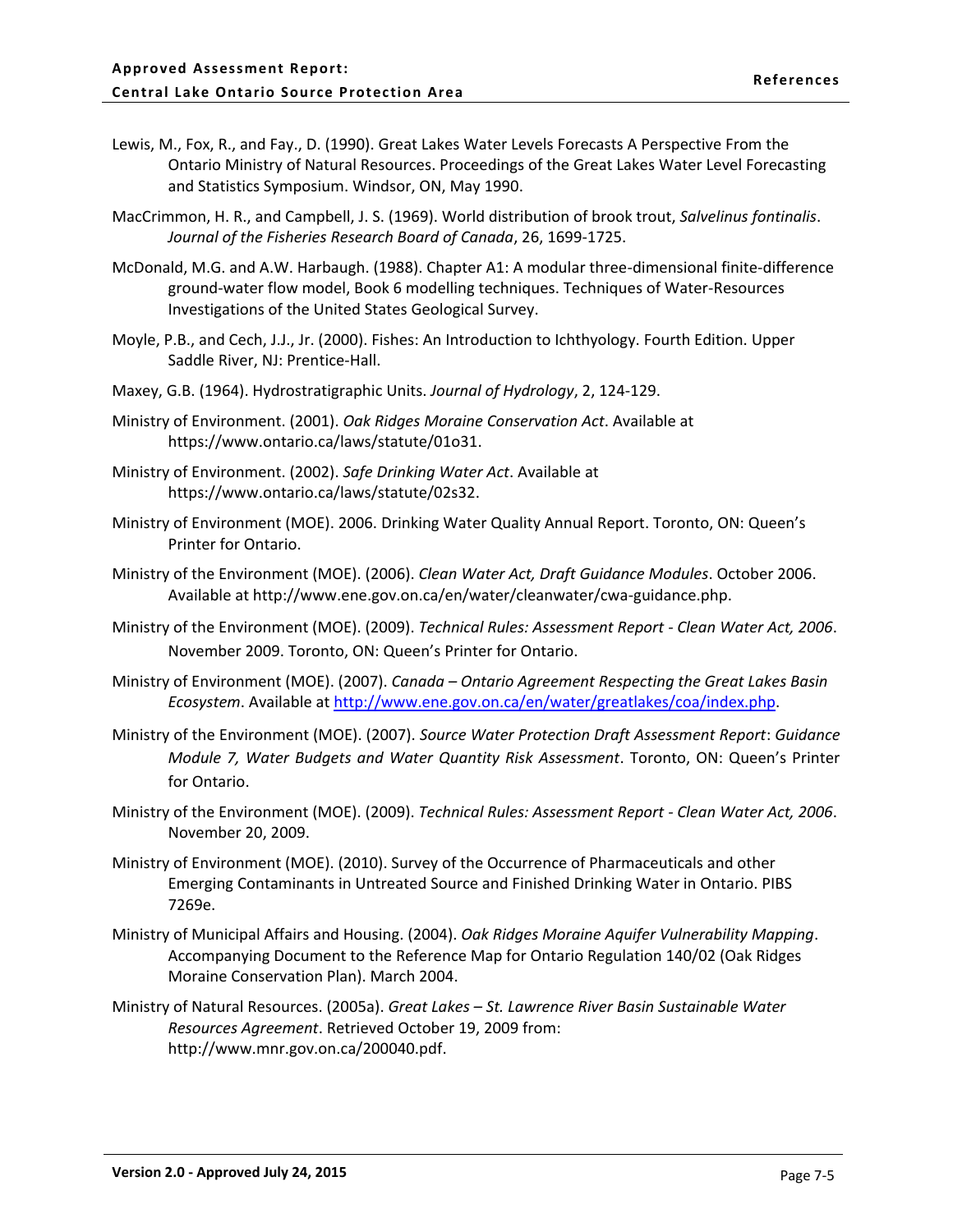- Ministry of Public Infrastructure and Renewal (MPIR). (2006). *The Growth Plan for the Greater Golden Horseshoe.* Available at https://www.placestogrow.ca/content/ggh/2013-06-10-Growth-Planfor-the-GGH-EN.pdf.
- Mitchell, B. (2004). *Resource and Environmental Management in Canada*. Don Mills, ON: Oxford University Press.
- Mortsch, L. (2004). Communicating about Human-caused Climate Change Overcoming the Challenge. In B. Mitchell (Ed.) Resource and Environmental Management in Canada. Don Mills, ON: Oxford University Press.
- Mortsch, L., Alden, M., and Scheraga, J. (2003). Climate change and water quality in the Great Lakes region – risks, opportunities and responses; report prepared for the Great Lakes Quality Board of the International Joint commission, 135 p.
- Mortsch, L., Hengeveld, H., Lister, M., Lofgren, B., Quinn, F., Slivitzky, M., and Wenger, L. (2000). Climate change impacts to the hydrology of the Great Lakes-St. Lawrence system; Canadian Water Resources Journal, 25 (2): 153-179.
- National Research Council (U.S.). (1993). *Ground Water Vulnerability Assessment: predicting relative contamination potential under conditions of uncertainty*. Washington, DC: The National Academies Press.
- Natural Resources Canada (NRC). (2007a). Endangered Species Act. Available at https://www.ontario.ca/laws/statute/07e06
- O' Connor, D.R. (2002a). *Part One: Report of the Walkerton Inquiry: Events of May 2000 and Related Issues.* Ottawa, ON: Ontario Ministry of the Attorney General.
- O' Connor, D.R. (2002b). *Part Two: Report of the Walkerton Inquiry: A Strategy for Safe Drinking Water*. Ottawa, ON: Ontario Ministry of the Attorney General.
- Ontario Geological Survey. (2003). Surficial Geology of Southern Ontario. Miscellaneous Release Data: 128.
- Ontario Ministry of the Environment. (MOE, 2021), Technical Rules: Assessment Report, Clean Water Act, 2006. December 2021 (EBRO 019-2219)
- Pugin, A., Pullen, S.E., and Sharpe, D.R. (1999). Seismic facies and regional architecture of the Oak Ridges Moraine area, southern Ontario. *Canadian Journal of Earth Sciences*, 36, 409-432.
- Redside Dace Recovery Team. (2008). Recovery Strategy for Redside Dace (*Clinostomus elongatus*) in Ontario. Ontario Recovery Strategy Series. Prepared for the Ontario Ministry of Natural Resources, Peterborough, ON: Queen's Printer for Ontario.
- Russell, H.A., Brennand, T.A., Logan, C., and Sharpe, D.R. (1998). Standardization and assessment of geological descriptions from water well records, Greater Toronto and Oak Ridges Moraine Areas, southern Ontario. In Geological Survey of Canada *Current Research 1998-E (*89-102). Ottawa: ON: Her Majesty the Queen in Right of Canada.
- Russell, H.A.J., Sharpe, D.R., and Logan, C. (2002). Structural Model of the Oak Ridges Moraine and Greater Toronto Areas, Southern Ontario -- Oak Ridges Moraine Sediment: Geological Survey of Canada, Open File 4240, scale 1 :250,000.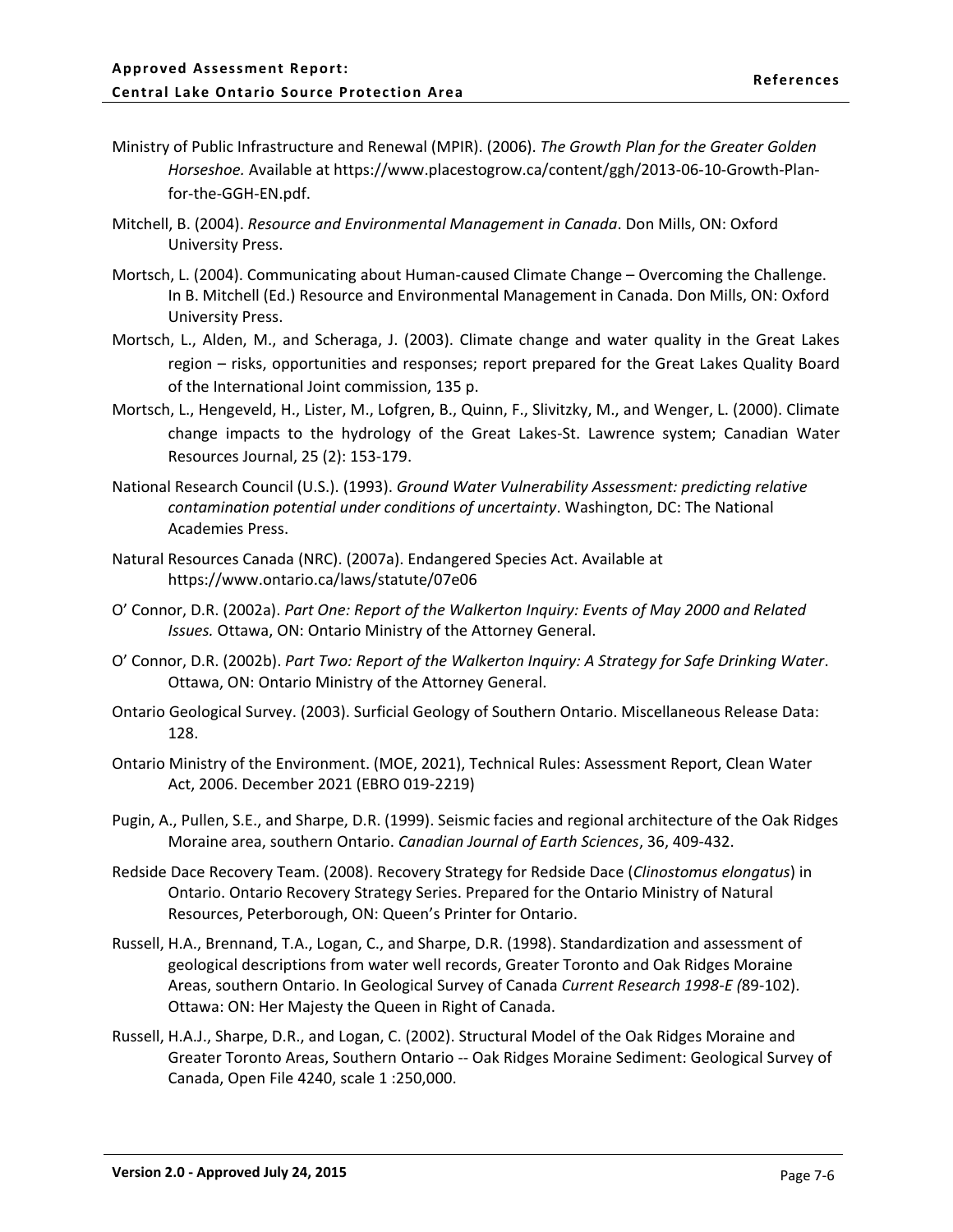- Russell, H.A.J., Sharpe, D.R., and Logan, C. (2003). Draft Tunnel Channels of the Oak Ridges Moraine and Greater Toronto Area, Southern Ontario: Geological Survey of Canada, scale 1:250,000.
- Sharpe, D.R., Dyke, L.D., Hinton, M.J., Pullan, S.E., Russell, H.A.J., Brennand, T.A., Barnett, P.J., and Pugin. A. (1996). Groundwater prospects in the Oak Ridges Moraine area, southern Ontario: application of regional geological models. In Geological Survey of Canada *Current Research 1996-E* (181-190). Ottawa: ON: Her Majesty the Queen in Right of Canada..
- Sharpe, D.R., Russell, H.A.J., and Logan, C. (2002a). Structural Model of the Oak Ridges Moraine and Greater Toronto Areas, Southern Ontario -- Newmarket Till: Geological Survey of Canada, Open File 4241, scale 1 :250,000.
- Sharpe, D.R., Russell, H.A.J., and Logan, C. (2002b). Structural Model of the Oak Ridges Moraine and Greater Toronto Areas, Southern Ontario -- Lower Sediment: Geological Survey of Canada, Open File 4242, scale 1 :250,000.
- Shaw, J., and Gorrell, G.A. (1991). Subglacially formed dunes with bimodal and graded gravel in the Trenton drumlin field, Ontario, Canada. *Géographie physique et Quaternaire*, 45, 21-34.
- Silverman, B. W. (1986). *Density Estimation for Statistics and Data Analysis*. New York, NY: Chapman and Halls.
- Singer, S.N. (1974). A hydrogeological study along the north shore of Lake Ontario in the Bowmanville-Newcastle area. In Ontario Ministry of the Environment *Water Resources Report 5d* (72). Ottawa, ON: Queen's Printer for Ontario.
- Stanfield, L., Jones, M., Stoneman, M., Kilgour, B., Parish, J., and Wishert, G. (1998). Stream Assessment Protocol for Ontario Ver. 2.1.Picton, ON: Ontario Ministry of Natural Resources..
- Stantec Inc. (2008b). *Lake Ontario Collaborative Intake Protection Zone Studies Volume 3: Durham Water Supply System – Intake Protection Zone Delineation and Vulnerability Assessment Studies for the Ajax, Bowmanville, and Whitby Water Treatment Plants.* Prepared for the Lake Ontario Collaborative. January 2008. Toronto, ON: Stantec.
- Stantec Inc. (2001). Addendum to the Intake Protection Zone Delineation and Vulnerability Assessment Study for the Regional Municipality of Durham Ajax, Whitby, Oshawa, Bowmanville Water Treatment Plant. Toronto, ON: Stantec.
- Stantec Inc. (2011). Addendum to the Intake Protection Zone Delineation and Vulnerability Assessment Study for the Regional Municipality of Durham Newcastle Water Treatment Plant. Toronto, ON: Stantec.
- Statistics Canada. 2006. Census data from the 2006 National Census.
- Stoneman, C.L., and Jones, M.L. (1996). A Simple Method to Classify Stream Thermal Stability with Single Observations of Daily Maximum Water and Air Temperatures. *North American Journal of Fisheries Management*, 16, 728-737.
- Strayer, D.L., and Smith, D.R. (2003). A Guide to Sampling freshwater mussel populations. Bethesda, MD: American Fisheries Society, Monograph 8.
- SooChan, G. (2006). Groundwater Resources Study 1. Mississauga, ON: CLOSPA and Ontario Geological Survey.